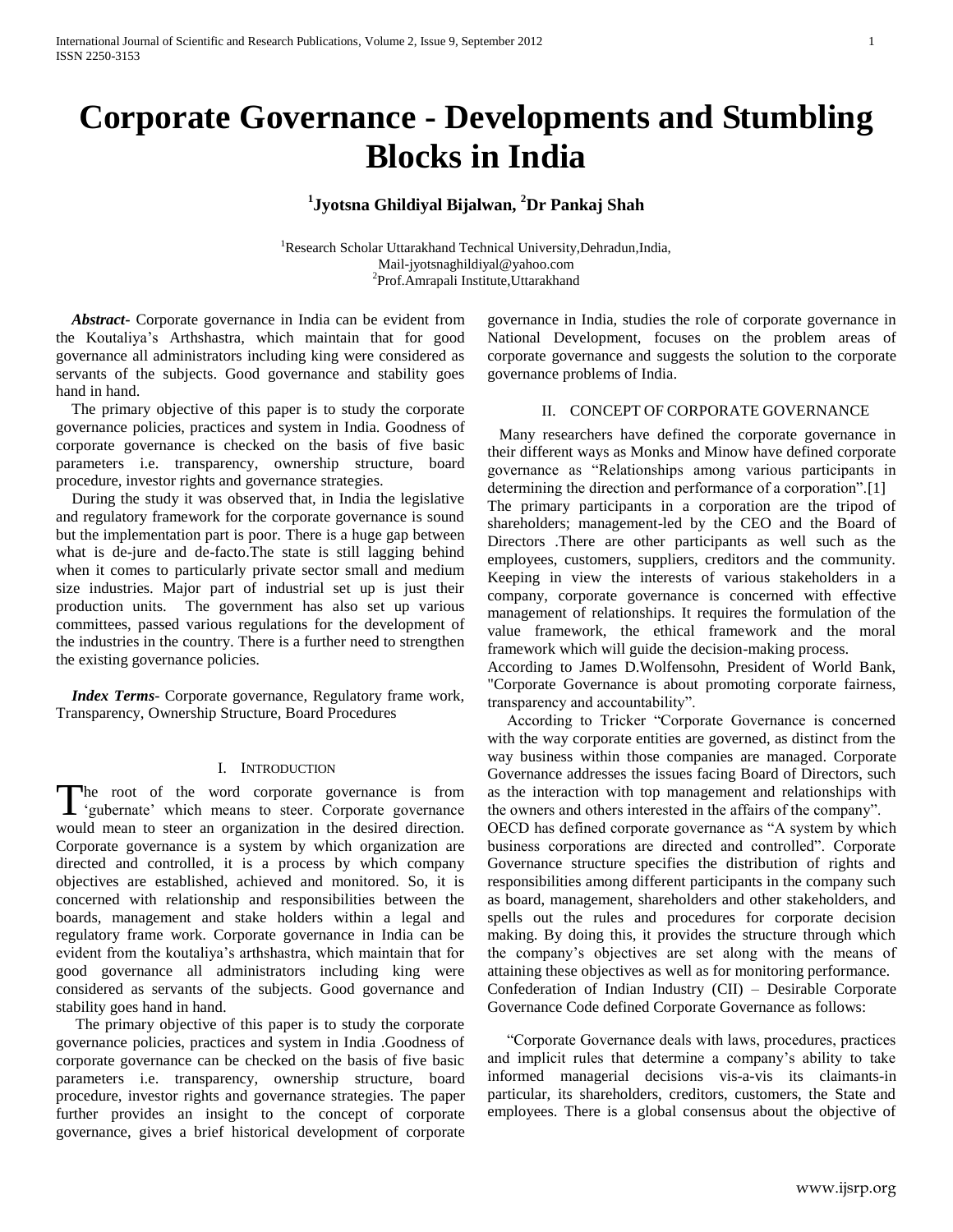"good" corporate governance: maximizing long-term shareholder value."

#### III. EVIDENCE OF CORPORATE GOVERNANCE FROM THE INDIAN HISTORY

 Kautilya"s Arthashastra maintains that for good governance, all administrators, including the king were considered servants of the people. Good governance and stability were completely linked. There is stability if leaders arcan e responsive, accountable and removable. These tenets hold good even today. Kautilya elaborates on the fourfold duty of a king as

- raksha,
- vridhi,
- palana,
- yogakshema.

The substitution of the state with the corporation ,the king with the CEO or the board corporation , and the subjects with the shareholders, bring out the quintessence of corporate governance, because central to the concept of corporate governance is the belief that public should ahead of private good and that the corporation"s resources cannot be used for personal benefit.

- (i) Raksha literally means protection, in the corporate scenario it can be equated with the risk management aspect.
- (ii) Vriddhi literally means growth in the present day context can be equated to stakeholder value enhancement.
- (iii) Palana literally means maintenance/ compliance, in the present day context it can be equated to compliance to the law in letter and spirit.
- (iv) Yogakshema literally means well being and in kautilya"s Arthashastra it is used in context of a social security system. In the present day context it can be equated to corporate social responsibility.

Arthashastra talks self –discipline for a king and the six enemies which a king should overcome---lust, anger, greed, conceit, arrogance and foolhardiness. In the present day context, this addresses the ethics aspects of businesses and the personal ethics of the corporate leaders.

#### IV. REVIEW OF THE LITERATURE

 Zattoni et,al,(2009) in their study on the group affiliated firms found that the Corporate governance reforms in India has resulted into the diminishing role of the business groups.[2]

Li and Filer (2007) and Li and Nair (2007)in their study found that the Corporate governance environment in India is set in rule based democratic system.[3]

 In the India the pre-liberalization era is remarked by the various studies focusing on the Corporate governance problems, but post-liberalization period had witnessed an advent of the new economic reforms and new governance philosophy. In this postliberalization era corporate governance related issues in India

gained momentum. Chhibber and Mazumdar(1999)[4], Sarkar and Sarkar (1999 and 2000) and patibandla (2006)etc have done remarkable study on the corporate governance issues of the India. Gupta (2006) in his study traced the difference in the corporate governance practices of three automobile companies in India named Hero-Honda Ltd, Maruti Udhyog Ltd. and Escorts Ltd . The companies were randomly selected on the basis of their size and goodwill in the market. The study was focused on observing the compliance of the selected sample companies" corporate governance practices with the Clause-49.The results of the study revealed that the Hero-Honda with 90%, Marurti with 80% and Escorts with 70% were in line with the Corporate governance norms as per Clause-49.[5]

 The old classical socialistic Indian ideology has reflected in the closed economy of the India during the Pre-Liberalization era, where the government played a dominant role. Huang and Khanna, (2003).[6]

 Khanna and Palepu(2000) further propounded that only the large size business houses which were owned by the families performed better as compare to the unaffiliated firms, where as the small and medium size firms which were owned by the families performed worse as compare to the non-affiliated firms.[7]

 Further in 1999, the Chhibber and mazumdar in their study based on the finding the relationship between the foreign shareholding and firms performance in the pre and post liberalization era found that in the post liberalization period the foreign ownership had a significant impact over the firms profitability .[8]

 In another study conducted by Mazumdar in 1999, he compared the financial performance of the state owned, private owned and mixed state-private ownership firms. He found that the privately owned firms perform better as compare to the state owned firms followed by the mixed state-private ownership firms. The study further reveals that the state owned firms performed the worst.[9]

 Similar were the conclusions drawn by some other researchers in their empirical study in the India (Ramaswamy, 2001; Shleifer and Vishny 1997; Shlefer, 1998).

 Other studies of the similar time and type have reinforced these findings. (Chibber and mazumdar,1999;douma et.al,2003;Ramaswamy et al.2002).

 Kumar (1994) has examined the differences between the domestic and foreign firms in India. He observed that the foreign subsidiaries operating in India were more profitable as compare to the domestic companies. He further observed that foreign firms spent less on the research and development and more on the marketing and sales promotion campaigns as compare to the domestic firms.[10]

#### V. COMMENTS SIGNIFICANCE OF GOOD CORPORATE GOVERNANCE

 Although instituting corporate governance is clearly beneficial for firms and countries, the rapid pace of globalization has made the need urgent. Doing so requires that firms and national governments make some fundamental changes. Companies must change the way they operate, while national governments must establish and maintain the appropriate institutional framework..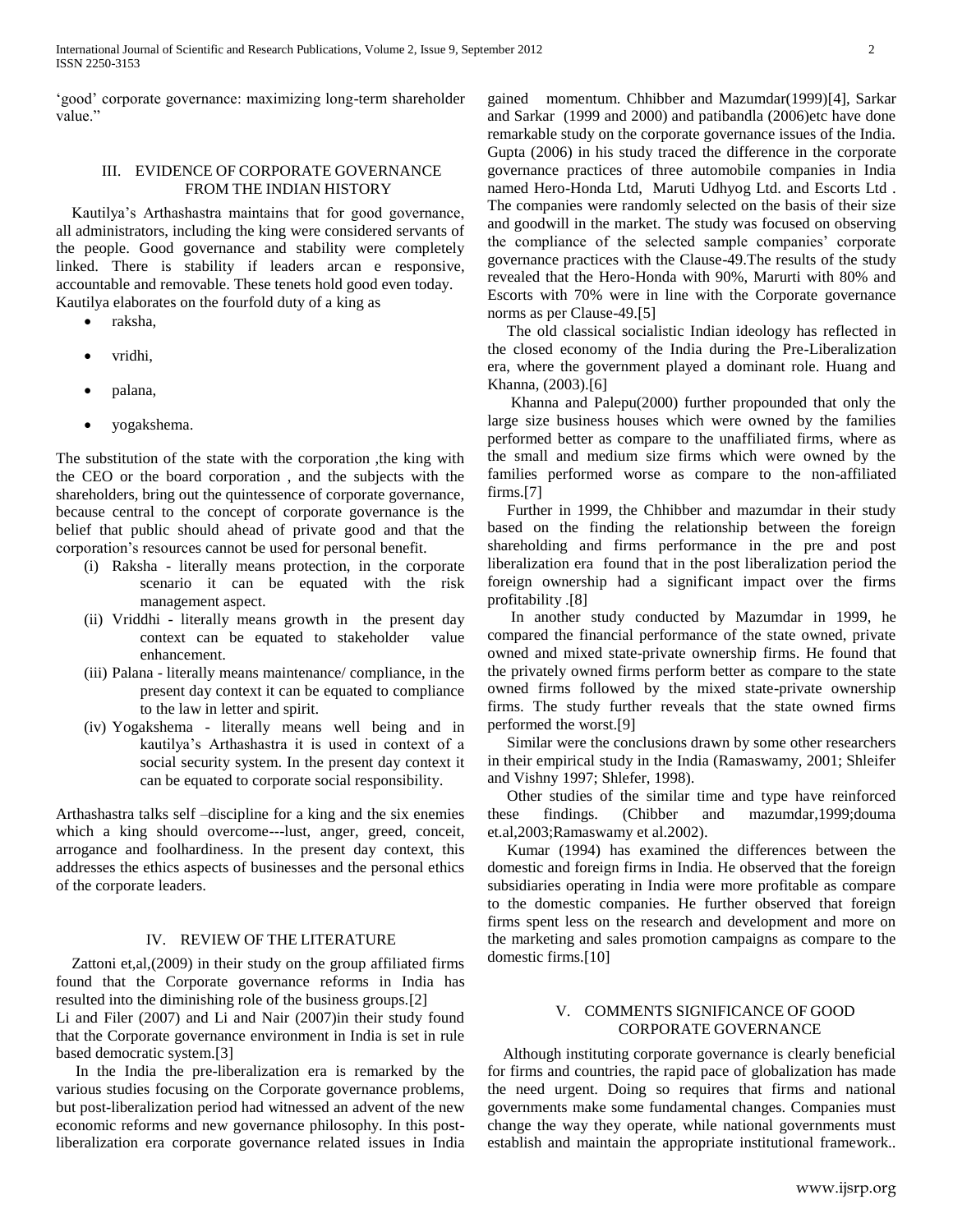Under such conditions business becomes nothing but casino capitalism where investments are simply bets: bets that people will keep their word, bets that the firms are telling the truth, bets that employees will be paid, and bets that debts will be honored. What corporate governance is all about in larger terms is how a structure can be set up that allows for a considerable amount of freedom within the rule of law. Some of the key changes involve adopting international standards of transparency, clarity, and accuracy in financial statements so that investors and creditors can easily compare potential investments.

 Good corporate governance reduces the risk, stimulates performance, Improves access to capital market,

Enhances the marketability of goods and services, improves leadership efficacy, and demonstrates transparency and social accountability.

**Corporate governance and the national development-** The corporate governance has a very important role to play in the national development. Its significance was ignored for many decades. The East-Asian financial crises of 1997-98 drew attention to it and the problems of "crony capitalism" in the growing economies.

**Corporate Governance and Productivity growth-** Paul krugman predicted in 1994, by comparing East and south East Asia to soviet model that "it is not impossible for any country to achieve and sustain high rates of output and income growth for a long period of time even for decades by massive mobilization of factors of production. It can be achieved through various kinds of forced savings, significant and sustained investments in the education of the country"s population high rates of rural –urban migration, by more involvement of female population into modern manufacturing ,agri-business and service sectors and so on.

**Corporate Governance and Cost of capital-** Good corporate governance ensures the regular supply of funds to the investors, as the traditional resources are not enough to meet the requirements. The good governance also lowers the costs of financial resources.

### VI. CORPORATE GOVERNANCE FAILURE

 The dishonest practices of the corporate s resulted into the sudden collapse of the several giant corporate houses around the world such as in 2001 Enron, in 2002 WorldCom (USA) , in 2003 Ahold(Netherlands), in 2003 Parmalat (Italy),Xerox and many more. The virtual collapse of the Russian economy in 1998 resulted in large measure from the weakness of governance mechanisms. The so called managers are said to have robbed share holders, creditors, consumers, the government, workers and all possible stake holders. The consequent distrust predictably resulted in the virtual collapse of external capital to firms, reveals that the corporate bad governance can shake the foundations of a society. Likewise, the Asian financial crisis also demonstrated that even strong economies lacking transparent control, responsible corporate boards and share holder rights can collapse due to dilution of investors' confidence.

India was also not exception to the scenario Harshd Mehta Scam (1992), Ketan Parekh Scam, Stock Market Scam (1996), UTI Scam (2000), Fake Stamp Racket by Abdul Karim Telgi (2004), Satyam Fiasco and many more are in the list.

#### **REASONS FOR CORPORATE GOVERNANCE FAILURE**

In terms of corporate governance issues, all suffered from questionable ethics, behavior at the top management, aggressive earnings management, weak internal control, risk management failure, poor accounting and reporting policies and loopholes in the legislative and regulatory frame work in the country. However, the lack of long-term vision is something of a rarity in many companies which further results into such scandals and frauds.

### VII. CORPORATE GOVERNANCE DEVELOPMENTS IN INDIA

 The initiatives taken by the Government in 1991, aimed at economic liberalization, globalization and privatization of the domestic economy, led India to initiate reform process in order to suitably respond to the developments taking place world over. On account of the interest generated by Cadbury Committee Report, the confederation of Indian Industry (CII), the Associated Chambers of Commerce and industry (ASSOCHAM) and, the Securities and Exchange Board of India (SEBI) constituted Committees to recommend initiatives in Corporate Governance.

#### **CII's Desirable Corporate Governance Code**

Confederation of Indian Industry (CII) took a special initiative on Corporate Governance, the first institution initiative in Indian Industry. The objective was to develop and promote a code for Corporate Governance to be adopted and followed by the Indian companies, whether in the Private Sector, the Public Sector, Banks or Financial Institutions, all of which are corporate entities. The final draft of the said Code was widely circulated in 1997.In April 1998, the Code was released. It was called Desirable Corporate Governance Code.

#### **Kumar Mangalam Birla Committee**

Following CII"s initiative, the Securities and Exchange Board of India (SEBI) set up a committee under the chairmanship of Kumar Mangalam Birla to promote and raise standards of corporate governance. This Report was the formal and comprehensive attempt to evolve a Code of governance in Indian companies, as well as the state of capital markets at that time.

The recommendations of the Kumar Mangalam Birla Committe, led to inculsion of clause 49 in the Listing Agreement in the year 2000.These recommendations aimed at improving the standards of Corporate Governance, are divided into mandatory and nonmandatory recommendations. The said recommendations have been made applicable to all listed companies with the paid–up capital of Rs.3 crores and above or net worth of Rs.25 crores or more at any time in the history of the company. The ultimate responsibility for putting the recommendations into practice lies directly with the Board of Directors and the management of the company.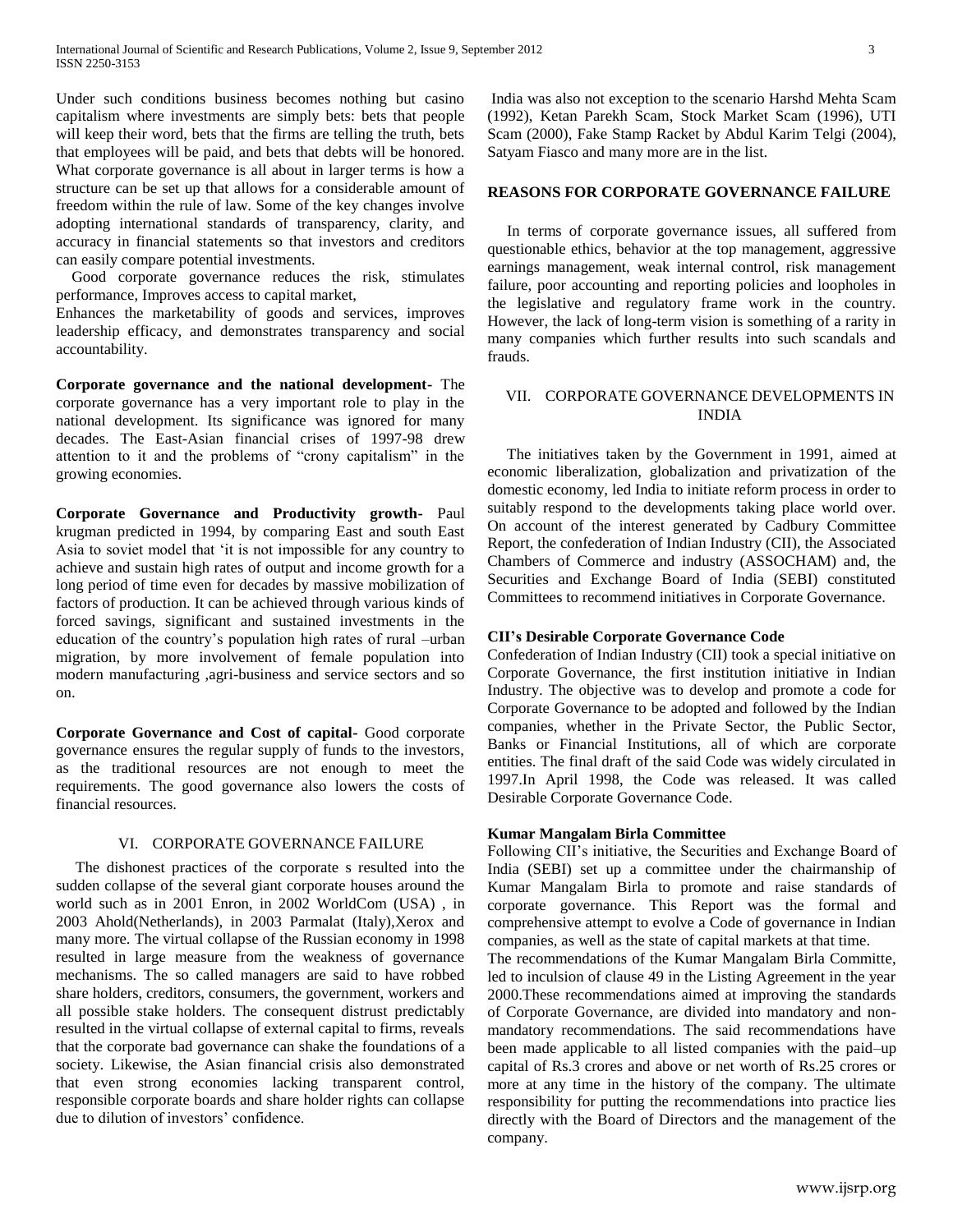#### **Naresh Chandra Committee**

The Enron debacle of 2001 involving the hand-in-glove relationship between the auditor and the corporate client, the scams involving the fall of the corporate giants in the U.S. like the WorldCom, Qwest, Global Crossing, Xerox and the consequent enactment of the stringent Sarbanes Oxley Act in the U.S were some important factors which led the Indian Government to wake up and in the year 2002,Naresh Chandra Committee was appointed to examine and recommend interalia amendments to the law involving the auditor-client relationships and the role of independent directors.

#### **N.R.Narayana Murthy Committee**

In the year 2002, SEBI analyzed the statistics of compliance with the clause 49 by listed companies and felt that there was a need to look beyond the mere systems and procedures if corporate governance was to be made effective in protecting the interest of investors. SEBI therefore constituted a Committee under the Chairmanship of Shri N.R.Narayana Murthy, for reviewing implementation of the corporate governance code by listed companies and issue of revised clause 49 based on its recommendations.

#### **Dr. J j irani Expert Committee on Company Law**

In 2004,the Government constituted a committee under the Chairmanship of Dr.J.J.Irani, Director, Tata Sons, with the task of advising the Government on the proposed revisions to the Companies Act,1956 with the objective to have a simplified compact law that would be able to address the changes taking place in the national and international scenario, enable adoption of internationally accepted best practices as well as provide adequate flexibility for timely evolution of new arrangements in response to the requirements of ever-changing business models.

#### VIII. OBSTACLES IN IMPROVING CORPORATE GOVERNANCE IN INDIA

 Shareholding patterns in the countries like United Kingdom and United States of America is scattered in the nature. It is in such a way that no single individual investor can hold above a specific mentioned limit of stocks of a particular company. But the conditions in the rest of world are not the same. Developing countries like India are still suffering from the problems of concentrated ownership, agency problems and expropriation problems. Some of the main reasons behind poorly defined corporate governance in India are.

- a) Resistance to change.
- b) Distributional Carters.
- c) Principal-Agency Problems.
- d) Strategic Oligopolistic Rivalry.
- e) Poorly defined Corporate Governance Institutions

f) Poor political Governance

#### **SCOPE FOR THE IMPROVEMENT IN CORPORATE GOVERNANCE FRAMEWORK OF INDIA**

The whole world is facing the problem of global financial meltdown. Western and European countries are the worst hit by this economic T-sunami. The Indian economy is not that severely affected but this has slowed down the growth rate of the economy. In order to have a sustainable growth and development of the economy, India needs a quick and effective change in its corporate governance framework. Followings are some of the suggestions for improving the corporate governance system of the country.

#### **1) Need for good governance for foreign investments.**

The recent trends show a significant flow of Portfolio investment to developing nations, mainly by the financial institutions and the big pension funds ect. It further necessitates the need for improvements in the corporate governance in India.

#### **2) Development of basic financial infrastructure:**

A proper attention must be given to strengthen the banking sector and countries financial institutions. Institutions for corporate governance must be fair, transparent and effective in the country.

**3) Chairman and CEO:** It is considered good practice to separate the roles of the Chairman of the Board and that of the CEO. The Chairman is head of the Board and the CEO heads the management. If the same individual occupies both the positions, there is too much concentration of power, and the possibility of the board supervising the management gets diluted.

**4) Internal control system and Audit Committee:** Boards work through sub-committees and the audit committee is one of the most important. It not only oversees the work of the auditors but is also expected to independently inquire into the workings of the organization and bring lapse to the attention of the full board. There is a strong need for developing a sound internal control system in India.

**5) Independence and conflicts of interest:** Good governance requires that outside directors maintain their independence and do not benefit from their board membership other than remuneration. Otherwise, it can create conflicts of interest, by having a majority of outside directors on its Board.

**6) Flow of information**: A board needs to be provided with important information in a timely manner to enable it to perform its roles. A governance guideline of General Motors, for instance, specifically allows directors to contact individuals in the management if they feel the need to know more about operations than what they are being told.

**7) Too many directorships:** Being a director of a company takes time and effort. Although a board might meet only four or five times a year, the director needs to have the time to read and reflect over all the material provided and make informed decisions. Good governance, therefore, suggests that an